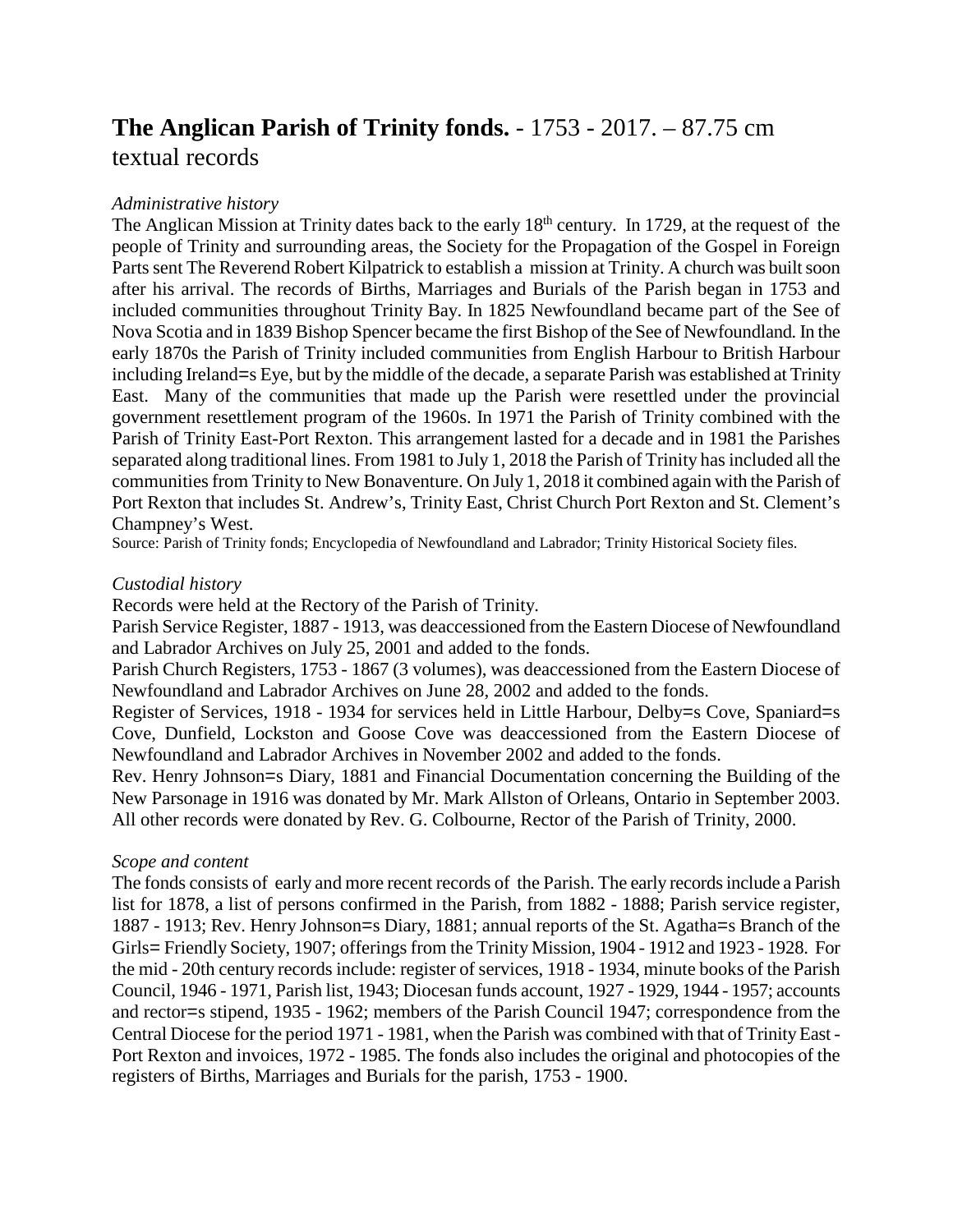#### *Notes*

Supplied title based on provenance.

Donated by Rev. G. Colbourne, Rector of the Parish of Trinity, 2000. Copies of the Parish Registers, 1753 - 1867 are available at the Provincial Archives of Newfoundland and Labrador and the Eastern Diocese of Newfoundland and Labrador Archives.

A nominal index to the parish registers, compiled by the Genealogical Society of Newfoundland and Labrador, is available.

Further accruals are expected.

Location: Church Records Boxes 5, 14, 14a and 15.

1.01 Parish Registers, 1753 - 2017

The Parish Registers are the official documents of Baptisms, Marriages and Burials that are kept by the Church. Included is other information such as: names of parents, birth and baptismal dates, place of abode, witnesses to marriages, parents of bride/groom, maiden name of mother, occupation of husband to be, age at time of death and sometimes cause of death.

Photocopies of the registers are available to researchers Photocopies are listed according to years that are held in each binder:

Baptisms, 1753 - 2017 Confirmations, 1882- 1888 (select years) Marriages, 1757 - 2002 Burials, 1757 – 2012 Burials from Mortuary Chapel 1958 - 1969

- Location: Photocopied records are on the shelf and original records are in Church Records Box 15.
- 1.02 Parish List, 1878 and Annual reports of the Girl=s Friendly Society, 1901 1907

This file contains a listing of names of people in the parish, from British Harbour to English Harbour their annual fees, amounts received and amount due. As well as the annual reports of the St. Agatha=s Branch of the Girl=s Friendly Society, 1901 - 1907.

1.03 Confirmation, 1882 - 1888

List of persons confirmed in the Parish of Trinity.

Location: Church Records Box 14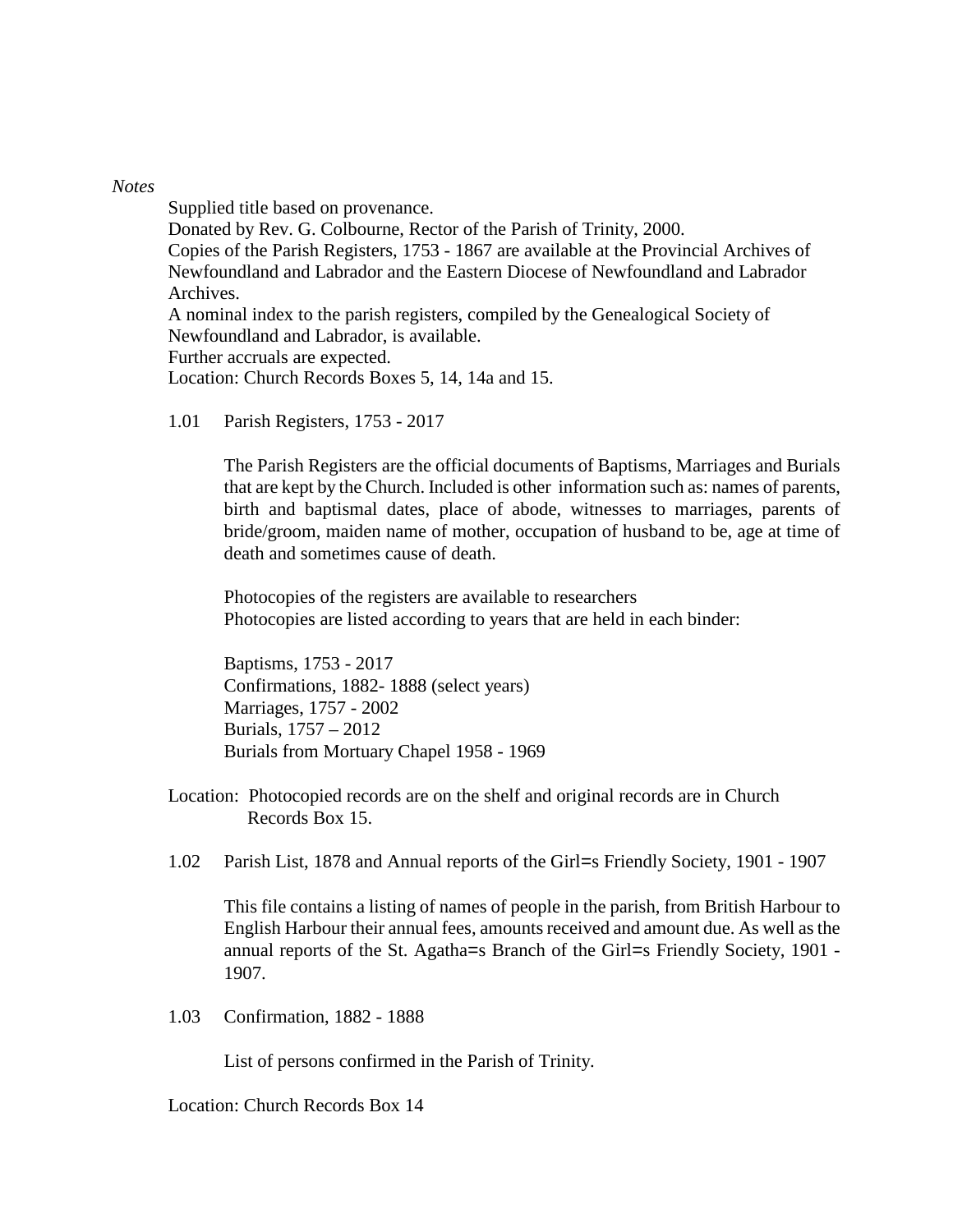1.04 Parish Service Register, 1887 - 1913

This register begins as a Parish service register where the clergy records information on each service that is held in each church in the parish. The information includes the date, day of the week, nature of service, text used, subject of sermon, number in attendance, amount collected for the offering and any other remarks such as the weather.

The register also contains statistics returns for the Parish, recording population of communities, number of churches, schools, burial grounds, average number of congregations and the number attending Sunday School, 1888 - 1910.

In 1889 the book becomes solely the vestry service register for St. Paul=s Church.

Location: St. Paul=s Anglican Church 5.01, Church Records Box 5.

1.05 Lists of Offerings, 1904 - 1912, 1923 - 1928

A list of offerings that had been taken up at each Church within the Parish for Lenten Self Denial, Bishopric Fund and Queen=s College. Names of the person contributing is listed along with the amount given.

| 1.05.001 | List of Offerings, 1904 - 1912 |  |
|----------|--------------------------------|--|
| 1.05.002 | List of Offerings, 1923 - 1928 |  |

1.06 New Parsonage Committee, 1913 - 1916

A call for tenders and the contract between the Parish and the builders of the new parsonage Marshall & Bartlett, correspondence with the Diocese and financial information.

| 1.06.001 | Correspondence, 1913 - 1916                |
|----------|--------------------------------------------|
| 1.06.002 | Call for Tenders and Contract, 1913 - 1916 |
| 1.06.003 | Donations of Cash and Labour               |
| 1.06.004 | Invoices, 1913 - 1916                      |

1.07 Parish Council Minutes, 1946 - 1971

The Parish Council consists of representatives from all of the Churches in the Parish and they meet about once a month or at the call of the Rector to discuss issues that affect the parish.

| 1.07.001 | Parish Council Minutes, 1946 - 1955 |
|----------|-------------------------------------|
| 1.07.002 | Parish Council Minutes, 1955 – 1971 |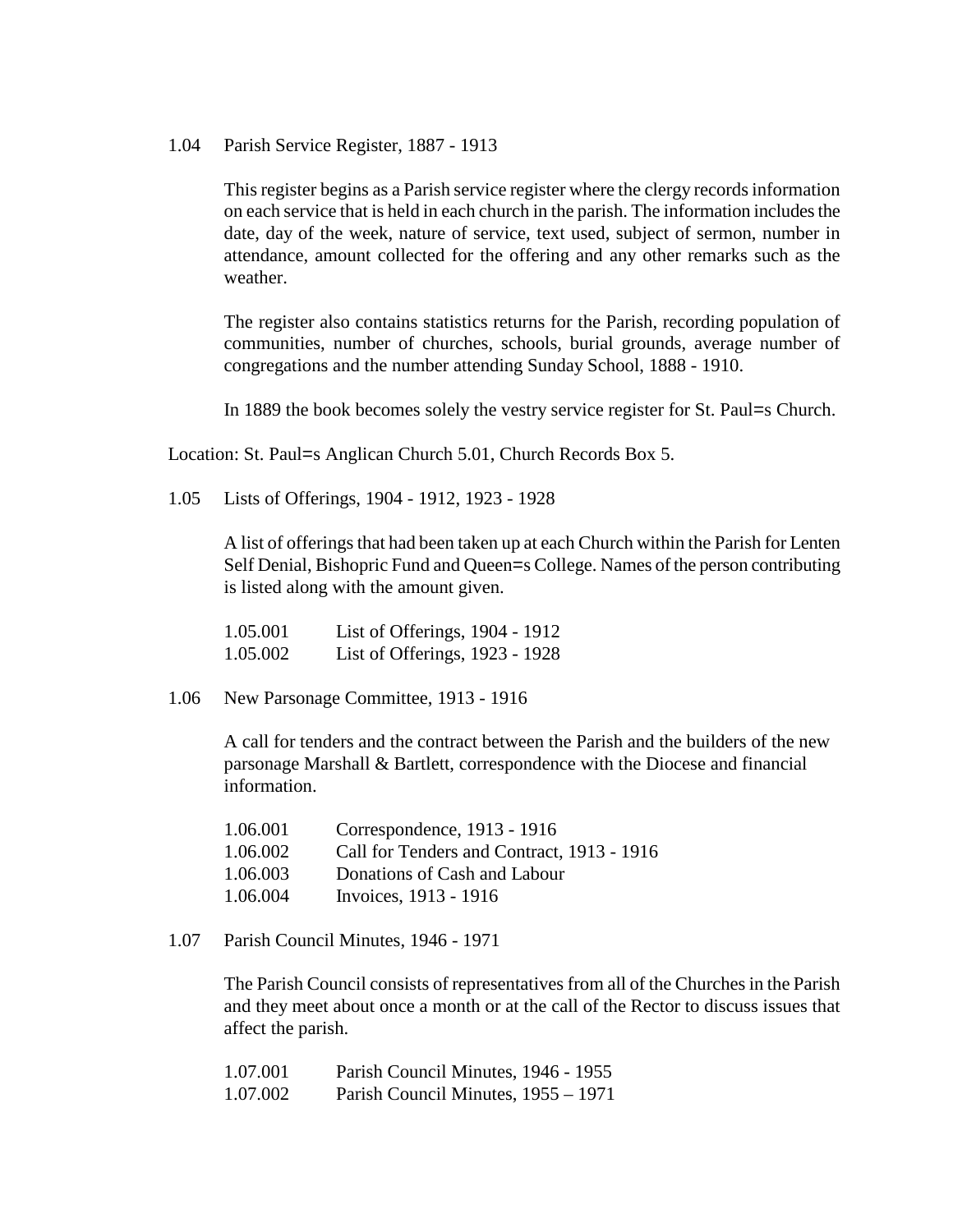1.07.003 Parish Council Minutes, January 7, 1984

1.08 Parish List, 1943

A record of people in each congregation recording their name, age, marital status and whether or not that person is baptized or confirmed. At a later date someone went back to update the list and recorded if the person had died or moved away.

1.09 Accounts and Rector=s Stipend, 1935 - 1971

This file consists of an account of the amount of money that has been given to the Secretary/Treasurer of the Parish in order to help pay the rector=s stipend.

- 1.10 Members of the Parish Council, 1947
- 1.11 Diocesan Fund Account, 1927 1929,1944 1957

A listing of each congregations contribution towards the Diocesan funds for Lenten Self Denial, Thanksgiving, Queen=s College, Orphanage, Bishopric Fund, Missions, Korean Appeal and Envelopes.

1.11.001 Diocesan Fund Account, 1944 - 1955 1.11.002 Diocesan Fund Account, 1955 - 1957

1.12 Correspondence, 1943 - 1947

Various pieces of correspondence dealing with the Parish Hall and business of the Parish.

1.13 Subscriber=s List, 1921 – 1972, 1963

The subscriber=s list records each member of a congregation who contributes towards the Rector=s stipend, this list includes the name of the individual and the amount paid.

1.14 Bills, 1972 - 1985

Various bills for work that was carried out within the Parish.

Location: Church Records Box 14 and Shelf

1.15 Correspondence with the Central Diocese, 1971 - 1981

Correspondence dealing with the joining of the Parish of Trinity East - Port Rexton with the Parish of Trinity as well as information on the stipend for the rector.